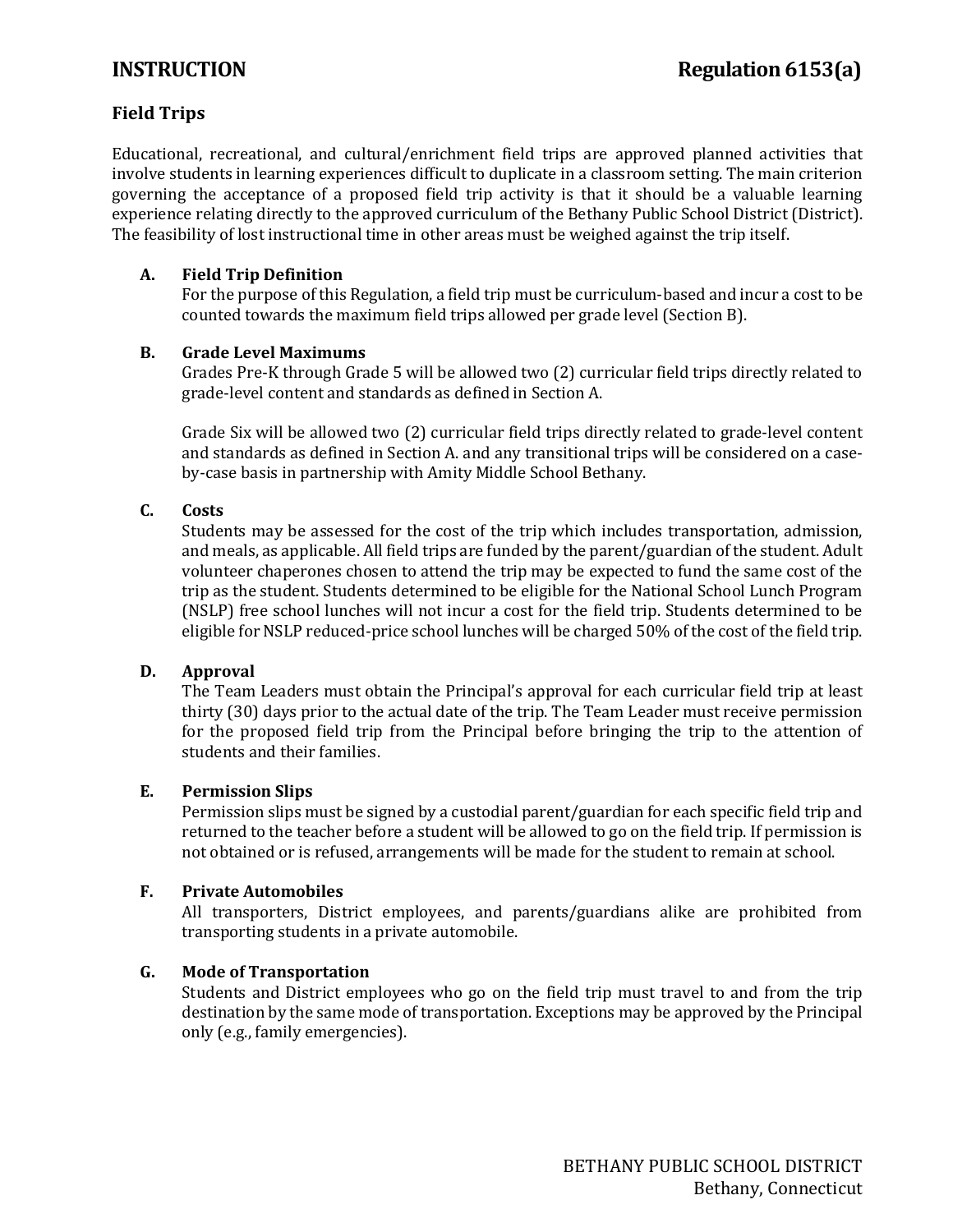#### **H. Team Leader**

The Team Leader is in charge on each field trip. Volunteer chaperones, other teachers, and District employees shall report any problems to the Team Leader.

#### **I. Emergencies**

In case of an emergency while on a trip, the Team Leader shall carry student emergency contact information for each student on the trip. The Team Leader shall:

Step 1 - Provide emergency assistance to the injured party, as needed.

Step 2 – Immediately contact the emergency contact.

Step 3 – Immediately contact the Principal with the nature of the emergency.

Step 4 – The Principal will immediately notify the Superintendent's Office.

#### **J. Chaperone/Student Ratios**

The ratio of chaperones to students shall be:

| Grade   | Chaperone: Students |
|---------|---------------------|
| PK – 2  | 1:5                 |
| $3 - 5$ | 1:8                 |
| 6       | 1:10                |
|         |                     |

Adults exceeding the ratio will be required to pay the full cost of the trip and provide their own transportation.

#### **K. Lunches**

All students will be given the opportunity to purchase a bag lunch through the BCS Cafeteria, as applicable. Lunches will be delivered to each classroom on the day of the trip. Each lunch will be marked with the student's name. Teachers should check their MyPaymentsPlus Rosters to verify which students will be receiving a lunch and the type of lunch purchased.

#### **L. Bus Conduct**

Students shall observe all rules of school bus conduct and safety.

### **M. School Rules**

All school rules apply to field trips unless otherwise communicated by the Team Leader. The consumption of alcohol and/or the use of any illegal substance by any field trip participant is strictly prohibited.

### **N. Student Medications**

Special provisions will be made for those children on a field trip who may require medication in accordance with Board policies and administrative regulations. The School Nurse shall notify the Team Leader of students requiring medications.

### **O. Return from Trip**

Parents/guardians are to be notified in advance of the expected return time from the trip so as to provide proper transportation home. Each student is to be properly chaperoned and supervised until transportation has been secured.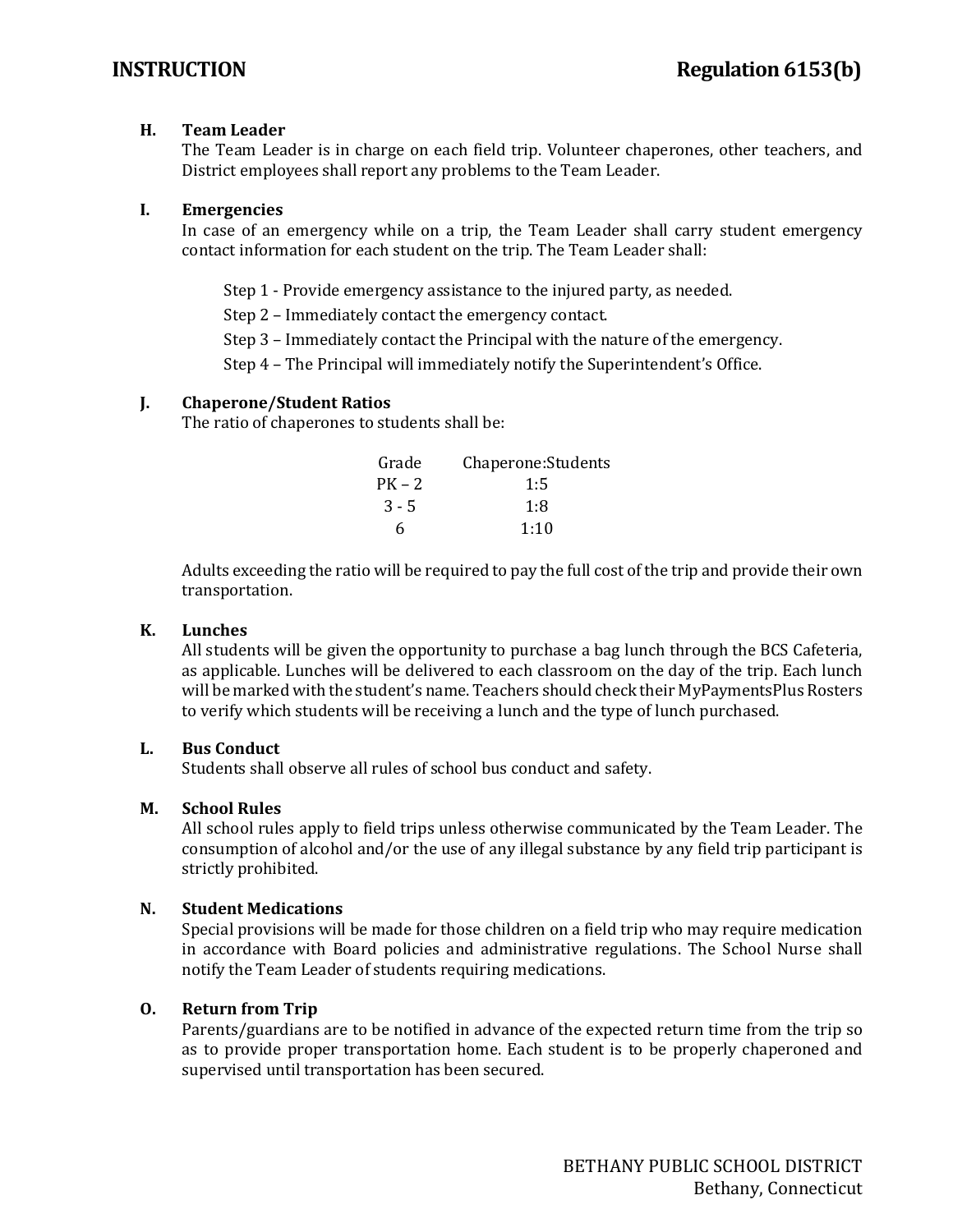# **P. Overnight Trips**

Overnight trips are not permitted by the Board.

# **Q. Refunds**

Refunds will not be provided to any student or chaperone who misses a field trip due to illness. Any other circumstances will be considered on a case-by-case basis upon written request by the parent/guardian to the Superintendent's Office.

# **R. Administrative Consideration**

The Principal and Superintendent shall have the right to change or cancel any trip. The decision of the Superintendent shall be final.

| Regulation approved: September 9, 1991 |                 |
|----------------------------------------|-----------------|
| Regulation revised:                    | March 8, 2006   |
| Regulation revised:                    | June 10, 2015   |
| Regulation revised:                    | June 8, 2016    |
| Regulation revised:                    | August 27, 2018 |
| Regulation revised:                    | October 1, 2021 |
|                                        |                 |

Source: CABE/BPSD